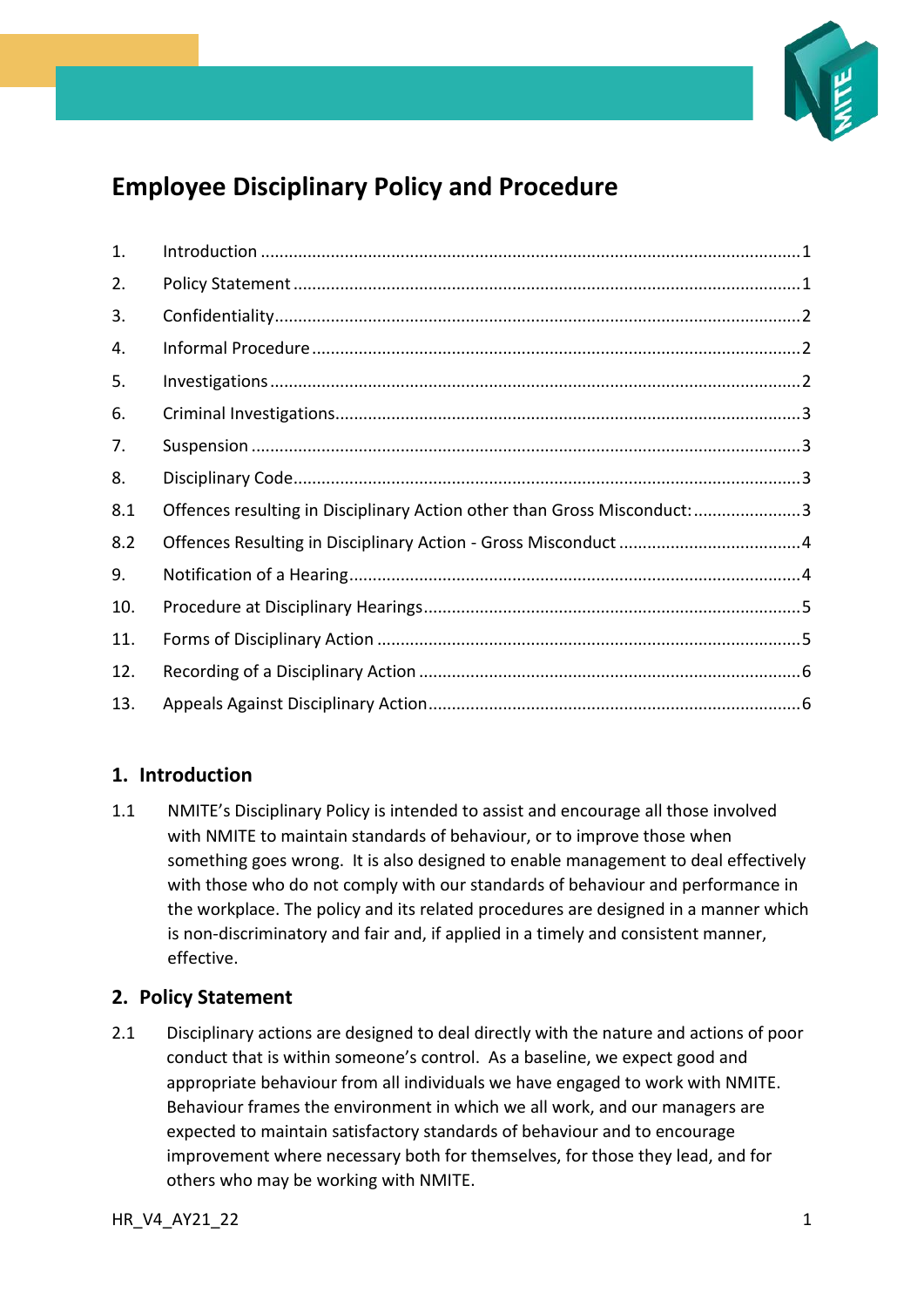

- 2.2 It is our policy to ensure that any disciplinary matter is dealt with fairly and that organised steps are taken to establish each situation's facts and to give others involved in the situation the opportunity to respond before taking any formal action.
- 2.3 This procedure does not form part of any employee's contract of employment and it may be amended or varied, including any time limits, as deemed appropriate.

# <span id="page-1-0"></span>**3. Confidentiality**

3.1 Our aim is to manage matters sensitively and with due respect for the privacy of any individuals involved. Consequently, all parties involved in a disciplinary matter must treat information related to any investigation or disciplinary matter confidentially and not divulge information to colleagues, friends and family members who are not party to the case.

## <span id="page-1-1"></span>**4. Informal Procedure**

- 4.1 Ideally, working toward an improvement in behaviour, actions or discipline through informal discussion is our preferred approach for minor conduct issues and are part of an effort to avoid the need for more formal processes to be undertaken. Informal approaches to improving performance will normally involve a discussion between an individual and a manager so that problems can be promptly addressed and steps to undertake to correct the situation agreed.
- 4.2 Managers are expected to outline the problem, help the individual understand the problem, confirm the required standards which should be in place, and establish the timeframe during which a change is expected. The individual will also be told, where appropriate, that failure to improve may result in the start of a formal disciplinary procedure.
- 4.3 Any informal discussions, and/or informal letters of concern or verbal warnings given may then be placed in an employee's personnel file or lodged within a similar repository as a reference to the event in case of any further issues arising.

#### <span id="page-1-2"></span>**5. Investigations**

- 5.1 Investigations allow NMITE to fairly establish the facts relating to any disciplinary allegations before deciding whether to proceed with a disciplinary hearing. The approach to what investigation is required will always depend on the nature of the allegations. NMITE may appoint either an internal or external Investigating Officer to carry out the investigation at our discretion.
- 5.2 Investigative interviews (whether internal or external) are solely to establish the facts of a situation. Individuals are normally expected to attend an investigative interview by themselves but may be allowed to bring another if it helps them to overcome any disability, or any difficulty in understanding English, or in other similarly appropriate circumstances.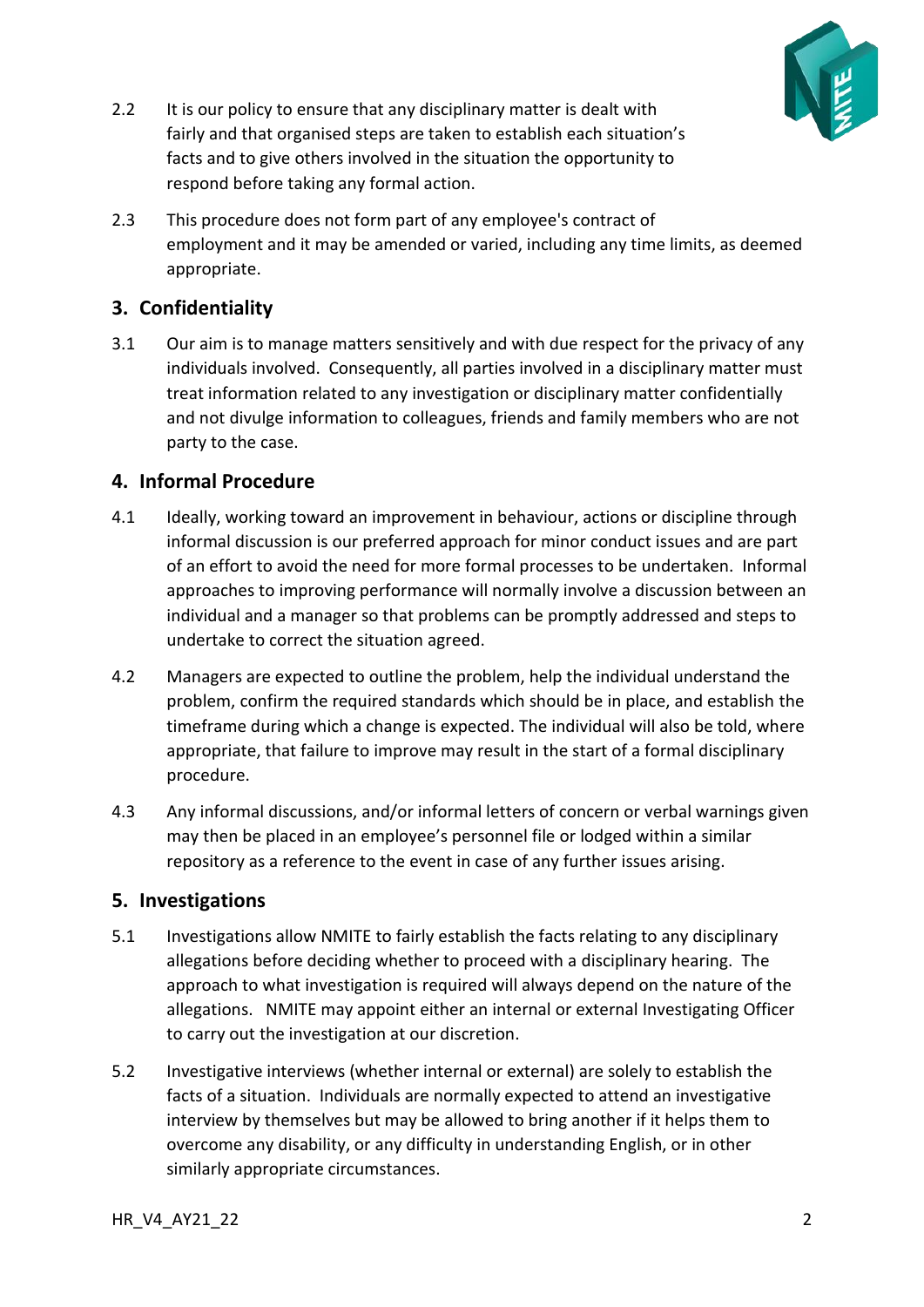

5.3 Those involved in any situation requiring investigation are expected to co-operate fully with the investigation, including informing it of the names of any relevant witnesses, disclosing any relevant documents, and attending investigative interviews if required.

#### <span id="page-2-0"></span>**6. Criminal Investigations**

- 6.1 Should criminal investigation, charge or conviction be related to someone's conduct, NMITE would normally still conduct an internal investigation and reserve the right to take our own action as applicable.
- 6.2 If the individual involved is unable or has been advised not to attend a disciplinary hearing or to say anything about a pending criminal matter, NMITE reserves the right to take a disciplinary decision based on the available evidence.

## <span id="page-2-1"></span>**7. Suspension**

- 7.1 In some circumstances NMITE may need to suspend an employee or other contributor (such as a volunteer, partner or vendor) from work or attendance at NMITE events or premises.
- 7.2 The suspension will be for no longer than is necessary to fully investigate the situation and we will confirm the arrangements to the individual in writing.
- 7.3 While suspended, an individual is not allowed onsite at any of our sites or to contact students, contractors or staff, unless they have been appropriately authorised to do so.
- 7.4 However, they must make themselves available during working hours, should they be requested to attend the premises for further meetings or interviews associated with the investigation.
- 7.5 This is not a disciplinary penalty and does not imply that any decision has already been made about allegations. Employees and contractors will continue to receive their full remuneration during the period of suspension.

#### <span id="page-2-2"></span>**8. Disciplinary Code**

#### <span id="page-2-3"></span>**8.1 Offences resulting in Disciplinary Action other than Gross Misconduct:**

Where a breach of rules of expected standards of conduct occur and NMITE considers it necessary to take some form of disciplinary action, NMITE will, depending on circumstances of the case, normally take one of the actions listed below. However, please note that it is impossible to anticipate every disciplinary solution that may be required, so the list below is a general sample and NMITE reserves the right to tailor a disciplinary action to the specifics of a situation at any time.

- Verbal Warning
- Written Warning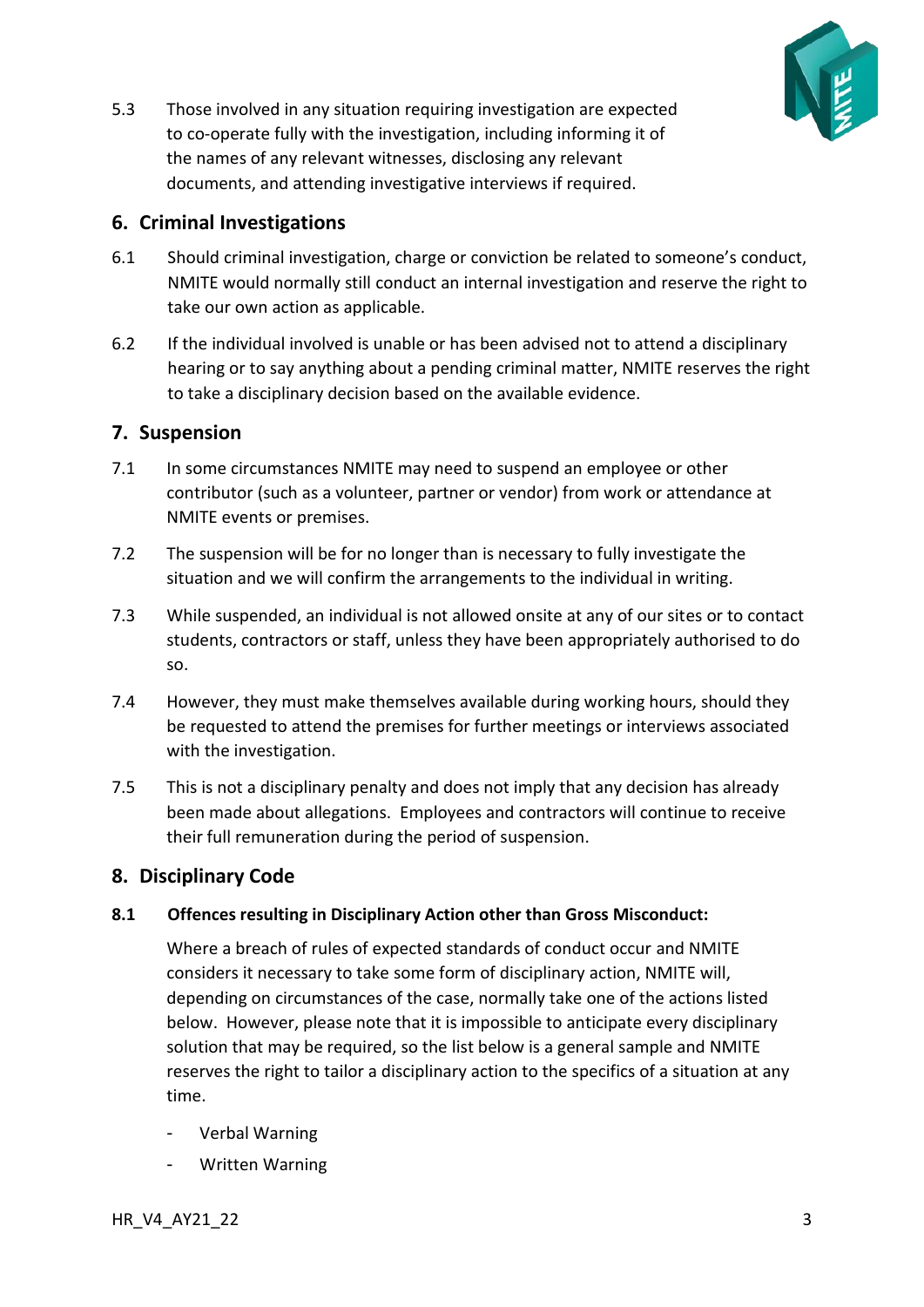- Final Written Warning



- Suspension
- **Dismissal**

#### <span id="page-3-0"></span>**8.2 Offences Resulting in Disciplinary Action - Gross Misconduct**

- 8.2.1 Gross misconduct is a serious breach of contract and includes misconduct which, in NMITE's opinion, is likely to prejudice our reputation internally and or externally, or irreparably damage the working relationship and trust between us.
- 8.2.2 Gross misconduct may lead to dismissal without notice or pay in lieu of notice (summary dismissal), cancellation of contract (in the case of a vendor or partner), or (in the case of a volunteer) rescinding of opportunity to work with members of the NMITE community.
- 8.2.3 Under this heading the most serious offences are grouped, and any individual found guilty of gross misconduct will normally be dismissed or otherwise separated from interaction with NMITE without notice.
- 8.2.4 The following are examples of Gross Misconduct:
	- i. Fighting on NMITE premises
	- ii. Threatening or provoking violence on NMITE premises
	- iii. Theft from NMITE or any member of the NMITE community
	- iv. Deliberate damage to NMITE property, or another's property whilst on NMITE premises
	- v. Fraud or deliberate criminal acts on NMITE premises or relevant to NMITE activities
	- vi. Serious breach of the Bullying & Harassment Policy
- vii. Deliberate unauthorised interference with NMITE's IT Systems or data
- viii. Abuse of NMITE's Sick pay scheme
- ix. Serious insubordination

This list is intended as a guide and is not exhaustive.

#### <span id="page-3-1"></span>**9. Notification of a Hearing**

9.1 If it is considered there are grounds for disciplinary action following an investigation, the individual in question will be required to attend a disciplinary hearing. NMITE will inform the individual in writing of the allegations against them, the basis for those allegations, and what the likely range of consequences will be if NMITE decides after the hearing that the allegations are founded.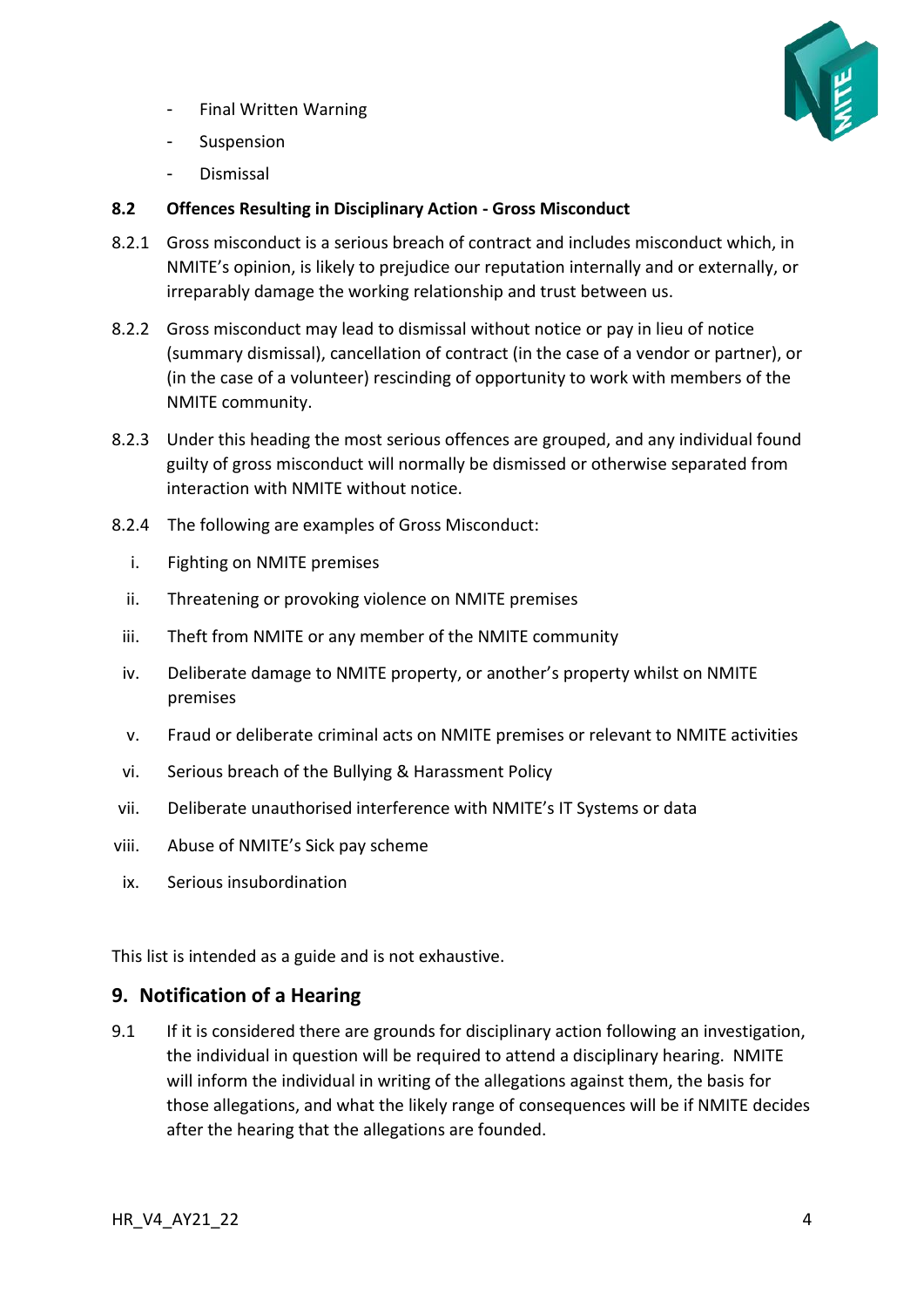<span id="page-4-0"></span>

- 9.2 NMITE will give the individual written notice of the date, time and place of the disciplinary hearing. The hearing will be held as soon as reasonably practicable, but the individual will be given a reasonable amount of time, usually at least two to seven days, unless in exceptional circumstances, to prepare their case based on the information provided to them.
- 9.3 In the case of a hearing, an individual will have the right to a fellow employee or a Trade Union Representative (if applicable) to the hearing.

#### **10. Procedure at Disciplinary Hearings**

- 10.1 If the individual and/or their representative cannot attend the hearing, they should inform NMITE immediately and an alternative time will be arranged. However, every effort to attend the hearing should be made and failure to attend without good reason may be treated as misconduct itself. If the individual fails to attend without good reason, or is persistently unable to do so, NMITE may have to convene the hearing and determine the outcome based on available evidence.
- 10.2 The hearing will be chaired by an appropriate Senior Leadership Team member. The Investigating Officer and/or Human Resources may also be present.
- 10.3 At the disciplinary hearing NMITE will go through the allegations against the individual and the evidence gathered. The individual will be able to respond and present any evidence of their own. The individual's representative may make representations and ask questions, and the individual may confer privately with their representative at any time during the hearing.
- 10.4 NMITE may adjourn the disciplinary hearing if further investigations such as reinterviewing witnesses in the light of any new points raised at the hearing. The individual will also be given a reasonable opportunity to consider any new information obtained before the hearing is reconvened.
- 10.5 NMITE will inform the individual in writing of its decision and the reasons for it, usually within ten working days of the disciplinary hearing.

#### <span id="page-4-1"></span>**11. Forms of Disciplinary Action**

- 11.1 NMITE aims to treat all individuals involved with the organisation fairly and consistently, and any penalties imposed historically for similar situations will usually be considered but will not be treated as a precedent. Each case will be assessed on its own merits.
- 11.2 The following forms of disciplinary action may be issued concluding a Disciplinary meeting:
	- i. Verbal Warning Performance a first written warning will usually be appropriate for poor performance in any individual situation. This should be issued as a Performance Improvement Plan (PIP) . The PIP should include the performance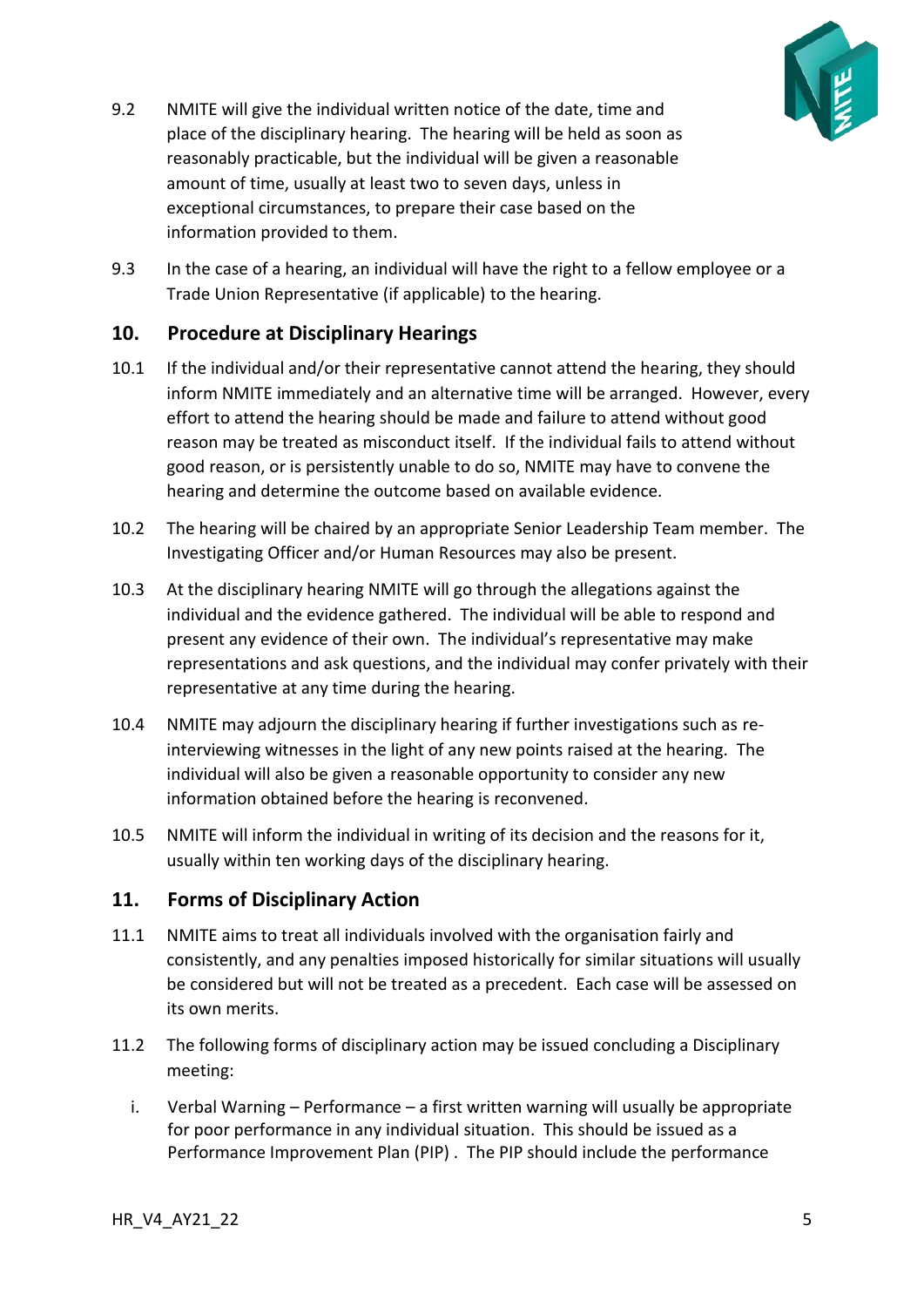

problem, the improvement required, timescale for review, next review date and any support or training NMITE will provide.

- ii. Verbal Warning Misconduct a first written warning will usually be appropriate for a first act of misconduct where there are no other active written warnings on the individual's record.
- iii. Written Warning a warning issued if there is no improvement after the verbal warning is issued, or if the severity of the incident warrants moving straight to a written warning.
- iv. Final Written Warning a final written warning will usually be appropriate for misconduct where there is already an active written warning on the individual's record for the same or similar misconduct; or misconduct that NMITE consider sufficiently serious to warrant a final written warning even though there are no other active warnings on the individual's record or misconduct that is considered to be gross misconduct but where dismissal has not been considered necessary.
- v. Dismissal or Permanent Removal of Access to NMITE Premises dismissal or permanent removal will usually only be appropriate for further misconduct where there is an active final written warning on an individual's record or for any gross misconduct regardless of whether there are active warnings on record. Gross misconduct will usually result in immediate dismissal or removal without notice or payment in lieu of notice (summary dismissal).
- 11.3 Alternatives to Dismissal in some cases NMITE may at our discretion consider alternatives to dismissal. These will usually be discussed with the individual and accompanied by a final written warning.

#### <span id="page-5-0"></span>**12. Recording of a Disciplinary Action**

- 12.1 Written warnings will set out the nature of the misconduct, the change in behaviour required, the period for which the warning will remain active, and the likely consequences of further future misconduct.
- 12.2 A Verbal and Written warning will usually remain active for six months and a final written warning will usually remain active for twelve months. In exceptional cases a final written warning may state that it will remain active indefinitely.
- 12.3 After the active period, the warning will remain permanently on an individual's file but will be disregarded in deciding the outcome of future disciplinary proceedings.

## <span id="page-5-1"></span>**13. Appeals Against Disciplinary Action**

- 13.1 If any individual feels that the disciplinary action taken against them is wrong or unjust they should appeal in writing, stating their full grounds of appeal, to the HR Director (People and Culture) within seven working days of the date on which they were informed of the decision.
- 13.2 If an individual is appealing against dismissal, the date on which dismissal takes effect will not be delayed pending the outcome of the appeal. However, if the appeal is successful the individual will be reinstated with no loss of continuity of